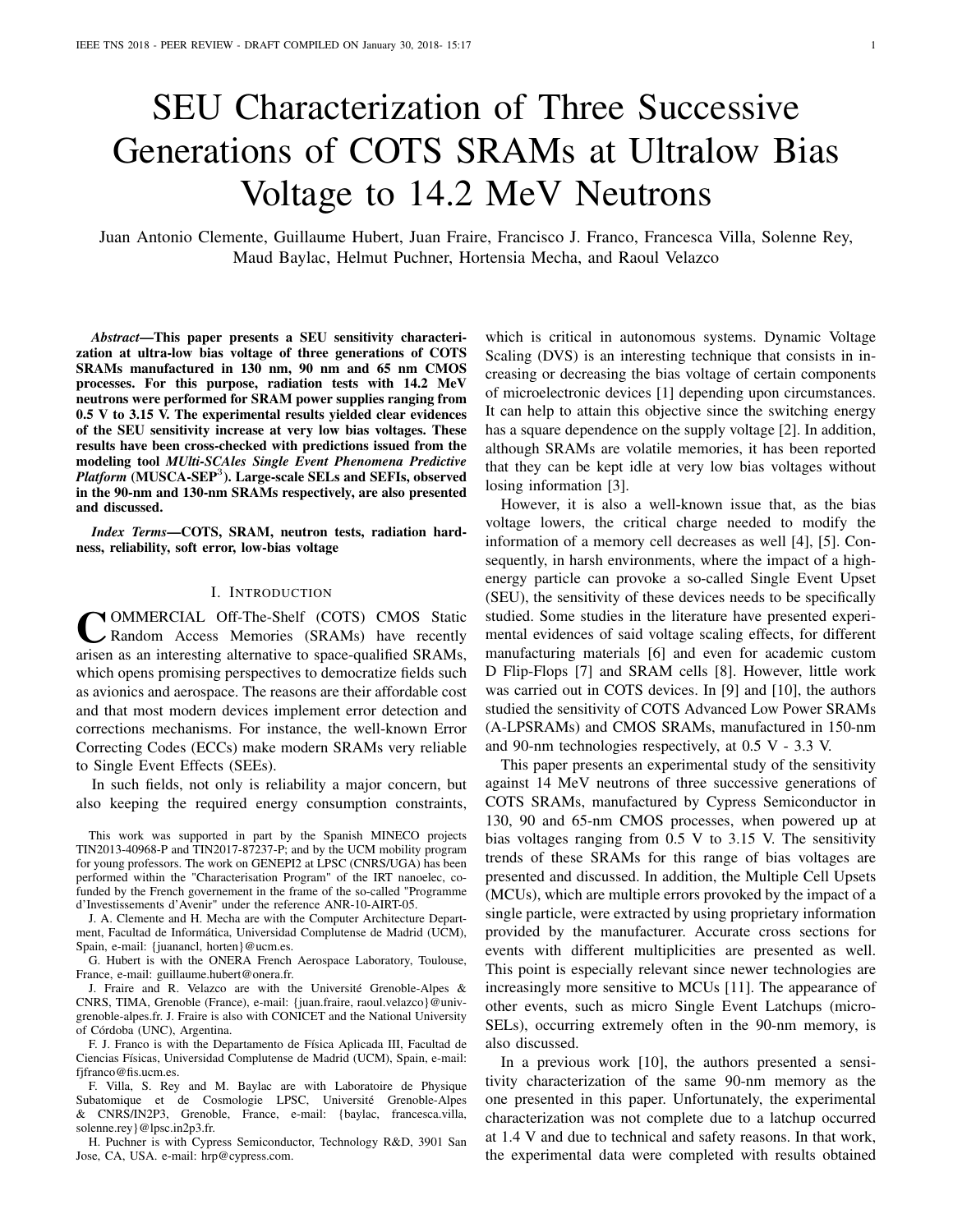in another previous experiment at nominal voltage on other sample from another batch. Quite high disagreements in the sensitivities of both samples were observed in that work, which were attributed to the fact of comparing samples from two different batches, and to the typical margin errors of the experimental setup of the facility. Therefore, in order to have more accurate and consistent data, in this experiment another sample of this SRAM was examined again under radiation with the same experimental setup as the two other 130-nm and 65-nm ones.

## II. EXPERIMENTAL SETUP

The tests were carried out in May 2017 on three generations of Cypress Semiconductor COTS SRAMs with a capacity of 16 Mbits and configured as  $2M \times 8$  bits. The tested samples are summarized in Table [I,](#page-1-0) which also presents the bias voltages at which each one of them were tested.

According to the manufacturer, the nominal bias voltage of these memories ranges from 2.7 V to 3.6 V. Thus, an average value between these two values (3.15 V) was used as nominal voltage supply. It was experimentally verified that the memories were fully operational even at 1.9 V. Below this value, the readout system did not work but they still retained information. In fact, it was also verified that, for all the bias voltages in the ranges of Table [I,](#page-1-0) in an environment without radiation, the information previously written in the memories was not lost.

The 130-nm and 90-nm SRAMs do not implement any error correction and detection mechanism, but a bitcell interleaving that prevents the occurrence of multiple events within the a single word provoked by the impact of the same particle. On the contrary, the 65-nm SRAM implements an ECC mechanism that corrects single errors and detects multiple ones in a single word. The latter was examined by keeping this feature active (configuration by default) and by deactivating it using a proprietary information provided by Cypress. Thus, it was possible to observe the sensitivity against neutrons of this SRAM at the technological level. The efficiency of said ECC was also assessed, and the results are discussed in Section [IV-C.](#page-4-0)

Static tests were carried out: the memories were initially written with the *checkerboard* pattern  $(0 \times 55)$ , then they were radiated in rounds ranging from 1 to 5 minutes each, and examined afterwards. Tests were performed at the GENEPI2 (*GEnérateur á NEutrons Pulsés Intenses*) neutron facility, which is located at the LPSC (Laboratoire de Physique Subatomique et Cosmologie) in Grenoble, France [\[12\]](#page-7-1). Neutrons were produced with an average energy of 14.2 MeV at fluxes that ranged from  $2.00 \times 10^7$  to  $2.41 \times 10^7$   $n \cdot cm^{-2} \cdot s^{-1}$ . Each round of reading had its particular flux and exposure time and these data are taken into account in the analysis presented in the next sections. In any case, the target memories were always placed 32 mm away from the neutron source.

The test system comprised a motherboard with a PIC18F85J90 microcontroller, which runs the test software. An extension board with a TSOP48 socket for the SRAM under test was attached to it. All the tested SRAMs were

Table I TESTED MEMORIES AND OPERATIONAL BIAS VOLTAGES

<span id="page-1-0"></span>

| Memory                            | Technology<br>process | $V_{CC}$ range<br>$0.7V - 3.15V$ |  |
|-----------------------------------|-----------------------|----------------------------------|--|
| CY62167DV30LL 55ZXI               | $130\ nm$             |                                  |  |
| $CY62167EV30LL$ $45ZXI$           | $90\ nm$              | $0.5V - 3.15V$                   |  |
| CY62167GE30-4 5ZXI                | $65\ nm$              | $0.8V - 3.15V$                   |  |
| 8000                              |                       |                                  |  |
| 7000                              |                       | 130 nm                           |  |
| 6000                              |                       | 90 nm                            |  |
|                                   |                       | 90 nm [10]                       |  |
| 5000                              |                       | 65 nm                            |  |
| 4000                              |                       |                                  |  |
| 3000                              |                       |                                  |  |
| Number of observed errors<br>2000 |                       |                                  |  |
| 1000                              |                       |                                  |  |
| O                                 |                       |                                  |  |
| 0.5<br>1.0                        | 1.5<br>2.0            | 2.5<br>3.0<br>3.5                |  |

<span id="page-1-1"></span>Figure 1. Number of errors observed in the studied SRAMs, for different voltage levels.

Bias Voltage (V)

pin-to-pin compatible, hence switching from one sample to other one was extremely easy. Both the microcontroller and the SRAM were biased by two independent power supplies, which made possible to tune that of the SRAM from 0 to 3.15V. More details about the test infrastructure can be found in [\[9\]](#page-6-8) and [\[10\]](#page-6-9).

#### III. EXPERIMENTAL RESULTS

First of all, the raw number of errors observed for different voltage supplies is presented in Figure [1.](#page-1-1) In order to perform fair comparisons, the data depicted in this figure were scaled linearly to a fluence of  $2.75 \times 10^9$   $n \cdot cm^{-2}$ . It is important to note that not all the reading rounds were performed after exposing the SRAM to the same neutron fluence. The reason is that, for a given DUT position, the neutron flux generated at GENEPI2 can vary in a range of  $\pm 10\%$  from a run to another due to the variation of beam current on the neutron production target. The objective of this figure is to provide a general idea of the behavior under radiation of these SRAMs to a potential user, whereas a finer analysis of these errors will be made in Section [IV.](#page-2-0)

In the figure, it can be observed that the sensitivity trend of the 130-nm and 65-nm samples is very clear. On the one hand, the errors observed in the 130-nm SRAM increase as the voltage scales down, and the curve gets steeper for ultralow bias voltages. In fact, at 0.8 V the number of events is 8.5 times higher than at 3.15 V. On the other hand, the sensitivity of the 65-nm sample is higher than that of the 130-nm one at nominal voltage, but on the contrary, it barely increases below that level. Only at 1.2 V, the curve starts to get steep, but at the worse case (0.8 V) it does not even double the value obtained at 3.15 V.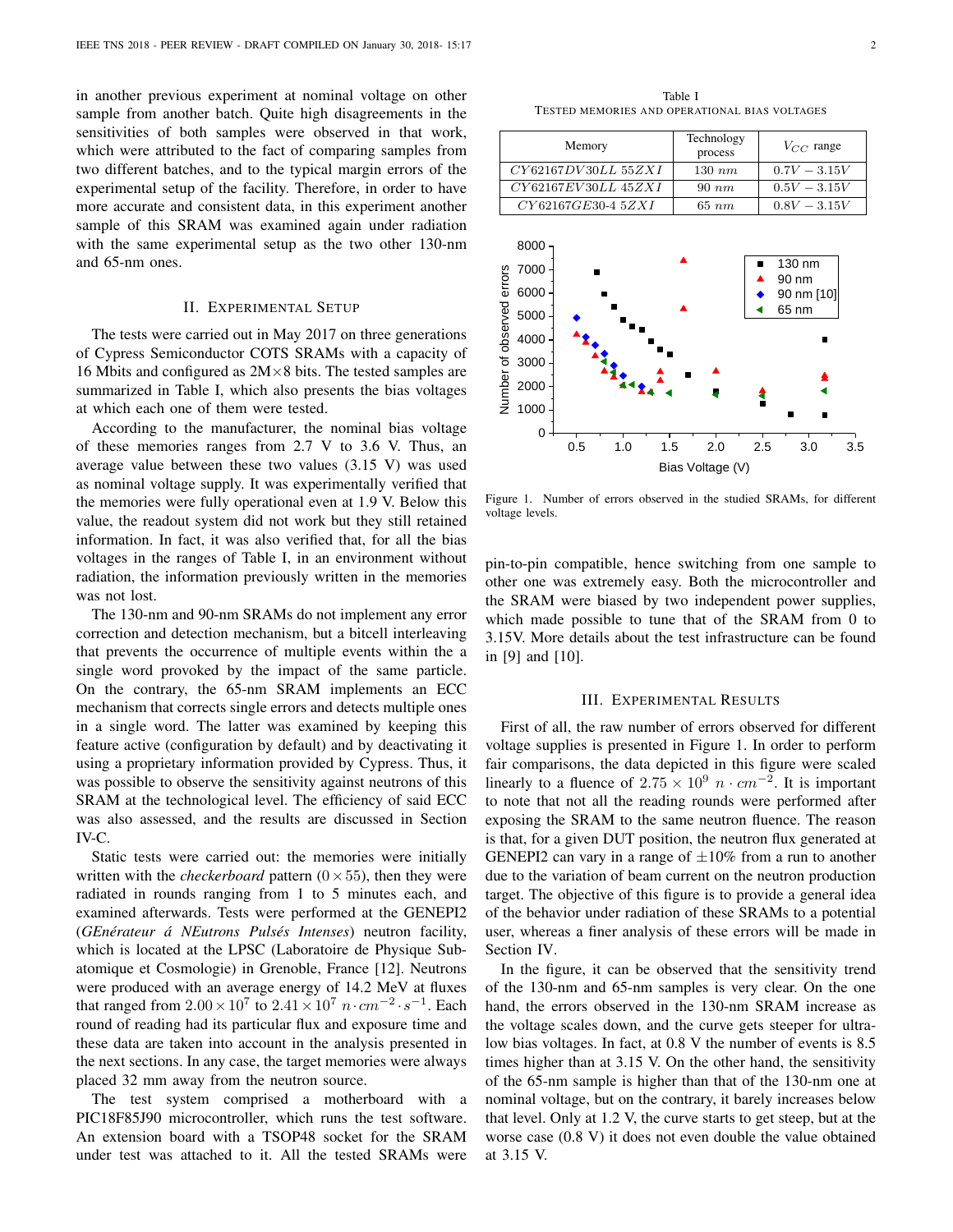Figure [1](#page-1-1) also shows a disagreement for the 130-nm SRAM at 3.15 V: curiously, after the very first reading round carried out with this memory after 5 minutes of irradiation, a micro-SEL was observed. It was easily identified due to a clear reduction in the voltage level (from 3.15 V to 2.9 V) and the fact that successive reading rounds yielded errors that were not corrected after writing the correct data on the affected memory positions. This situation could only be fixed by turning off and on again the voltage supply and that was the reason why subsequent reading rounds were limited to 3 minutes instead of 5 minutes. No micro-SELs were observed on this sample subsequently.

Finally, two sets of data are depicted for the 90-nm SRAM: the data obtained in [\[10\]](#page-6-9) (shown here again as reference) and the new data regarding the more recent experiments. Both sets of data seem to be quite consistent even though the tested samples did not belong to the same batch. However, the new data exhibits a different phenomenon: the existence of unexpected and unpredictable highs and lows above 1.3 V. In all the cases, they were attributed to micro-SELs. The exposure times ranged from 5 minutes to only 1 minute, and in all the cases except at 2.5 V, the CY62167EV30LL sample exhibited that behavior. The observed phenomena are not consistent with the typical damage caused by dose cumulation, since the very first run at 3.15 V on this sample already yielded a micro-SEL. However, for further runs at ultra-low bias voltages (lower than 1.40 V), this kind of errors was no longer observed. The reason is that the parts are regulated, and below a certain voltage, the regulator collapses. Hence it will be difficult to latch anymore. Thus, there is no reason to think that this SRAM is specially robust against this phenomena at 2.5 V. Instead, the fact that no micro-SEL was observed at that bias voltage seems purely fortuitous.

The previously depicted phenomena is consistent with the behavior observed by Tsigiliannis et al. [\[14\]](#page-7-2), [\[15\]](#page-7-3), where largescale MCUs were found and analyzed. In fact, this extreme sensitivity of 90-nm Cypress SRAMs is well known from quite a long time ago [\[16\]](#page-7-4). It is interesting to observe that this problem was a major issue in this technology, but it was apparently solved in the subsequent one (65-nm).

#### IV. DISCUSSION

<span id="page-2-0"></span>It is clear that the data depicted in Figure [1](#page-1-1) "as is" cannot be used to extract conclusions about the sensitivity of the tested SRAMs. The reason is that, in the same plot, many types of events are not distinguished: Single Bit Upsets (SBUs), where one particle affects only one memory cell; Multiple Cell Upsets (MCUs), where the same particle affects simultaneously several adjacent memory cells belonging to different words; Multiple Bit Upsets (MBUs), where several bits in the same word are affected; and even micro-SELs. This section makes a deeper analysis of these types of events separately.

## <span id="page-2-2"></span>*A. SBU/MCU Sensitivity*

Figure [2](#page-2-1) shows the SBU/MCU cross sections of the three tested samples, once the MCUs were extracted from the set of observed SEUs. For this purpose, proprietary unscrambling



<span id="page-2-1"></span>Figure 2. Cross sections of a) 130-nm, b) 90-nm and c) 65-nm SRAMs tested under different bias voltage levels. Dashed lines correspond to predictions issued from MUSCA-SEP<sup>3</sup> [\[13\]](#page-7-5).

information provided by Cypress Semiconductor was used for the three SRAMs. In all the cases, MCU cross sections are classified by multiplicity. Error bars have been obtained with a 95% confidence as explained in [\[17\]](#page-7-6) (from SBUs to 5-bit MCUs). Dots in Figure [2](#page-2-1) represent experimental data, whereas dashed lines correspond to predictions issued from the MUSCA-SEP<sup>3</sup> modeling approach.

By checking the experimental data of the three plots, it can be observed that the SBU/MCU sensitivity significantly increases at very low voltages, especially at near-threshold ones. This is especially clear for the 130-nm and the 65-nm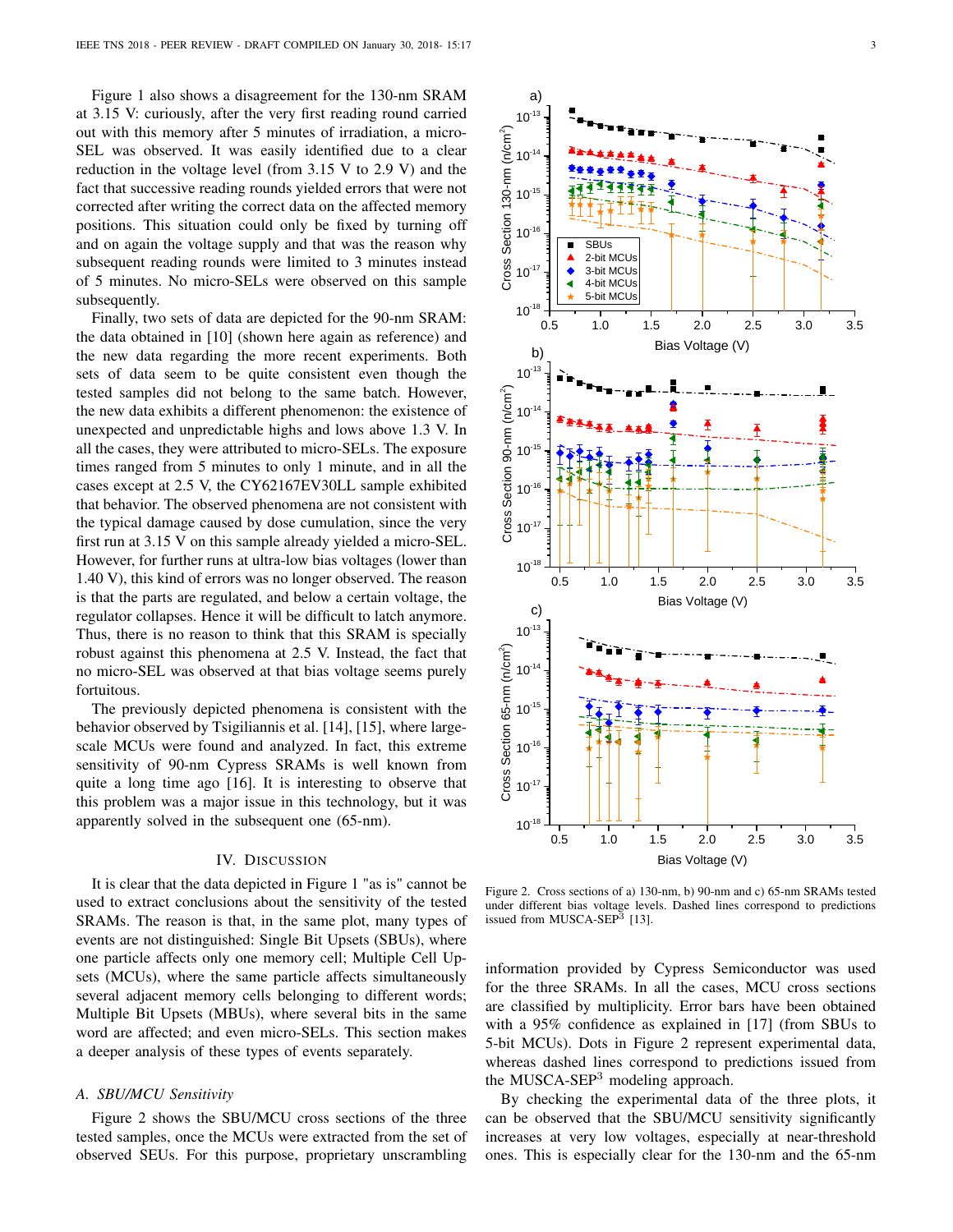<span id="page-3-0"></span>Table II EXPERIMENTAL ROUNDS WHERE LARGE MCUS (>5-BIT) WERE OBSERVED. FOR SIMPLICITY, THE ROUNDS WHERE SUCH LARGE MCUS WERE NOT OBSERVED ARE NOT DISPLAYED

| <b>SRAM</b> | <b>VCC</b><br>(V) | 6-bit            | 7-bit            | 8-bit            | 9-bit            | $\geq$ 10-bit    |
|-------------|-------------------|------------------|------------------|------------------|------------------|------------------|
|             | 0.70              | $\mathbf{1}$     | 5                | $\boldsymbol{0}$ | $\mathbf{1}$     | $\boldsymbol{0}$ |
|             | 0.80              | $\overline{4}$   | $\boldsymbol{0}$ | 1                | $\boldsymbol{0}$ | $\boldsymbol{0}$ |
|             | 0.90              | 6                | $\overline{0}$   | $\mathbf{1}$     | $\overline{0}$   | $\overline{0}$   |
|             | 1.00              | 2                | $\mathbf{1}$     | $\mathbf{1}$     | $\mathbf{1}$     | $\mathbf{1}$     |
|             | 1.10              | 6                | $\boldsymbol{0}$ | $\mathbf{1}$     | $\boldsymbol{0}$ | $\overline{c}$   |
| $130\ nm$   | 1.20              | 5                | $\mathbf{1}$     | $\mathbf{1}$     | $\boldsymbol{0}$ | $\boldsymbol{0}$ |
|             | 1.30              | 7                | $\mathbf{1}$     | $\overline{c}$   | 1                | $\mathbf{1}$     |
|             | 1.40              | 3                | $\overline{2}$   | 1                | $\boldsymbol{0}$ | $\boldsymbol{0}$ |
|             | 1.50              | 3                | $\overline{0}$   | $\mathbf{0}$     | $\overline{0}$   | $\overline{0}$   |
|             | 1.70              | $\mathbf{1}$     | $\mathbf{1}$     | $\boldsymbol{0}$ | $\boldsymbol{0}$ | $\boldsymbol{0}$ |
|             | 2.00              | $\mathfrak{2}$   | $\mathbf{1}$     | $\boldsymbol{0}$ | $\boldsymbol{0}$ | $\mathbf{0}$     |
|             | 0.60              | $\overline{0}$   | $\boldsymbol{0}$ | $\boldsymbol{0}$ | $\mathbf{1}$     | $\boldsymbol{0}$ |
| $90\ nm$    | 0.70              | $\mathbf{1}$     | $\boldsymbol{0}$ | $\boldsymbol{0}$ | $\boldsymbol{0}$ | $\boldsymbol{0}$ |
|             | 1.00              | $\boldsymbol{0}$ | $\mathbf{1}$     | $\boldsymbol{0}$ | $\mathbf{0}$     | $\boldsymbol{0}$ |
|             | 1.10              | $\overline{0}$   | $\mathbf{1}$     | $\mathbf{0}$     | $\mathbf{0}$     | $\overline{0}$   |
|             | 1.30              | $\mathbf{1}$     | $\boldsymbol{0}$ | $\mathbf{1}$     | $\overline{c}$   | 1                |
| $65\ nm$    | 2.00              | $\overline{0}$   | $\overline{0}$   | $\mathbf{0}$     | $\mathbf{1}$     | $\overline{0}$   |
|             | 2.50              | 2                | $\mathbf{1}$     | $\boldsymbol{0}$ | $\boldsymbol{0}$ | $\boldsymbol{0}$ |
|             | 3.15              | $\mathbf{1}$     | $\mathbf{1}$     | $\boldsymbol{0}$ | $\boldsymbol{0}$ | $\mathbf{0}$     |

SRAMs. However, for the 90-nm one, the existence of micro-SELs above 1.4V makes more difficult to reach conclusions at near-nominal voltage levels. The charts display all the rounds of reading that were made (in some cases, several rounds were carried out at the same VCC). The experimental data observed for the 90-nm SRAM is consistent with the results presented by Pawlowski et al. [\[18\]](#page-7-7), where it can be observed that the sensitivity for all types of MCUs barely increased in the range of 0.3V-1.0V. It is also consistent with the results obtained in 2015 in another sample of the same memory, presented in our previous work [\[10\]](#page-6-9).

The figure also shows that the MUSCA-SEP<sup>3</sup> predictions match the experimental data in a very accurate way. Even those of  $\geq$ 5 bit MCUs accurately match the experimental data although, as mentioned above, they are not displayed in Figure [2](#page-2-1) for practical reasons. A few small disagreements can also be observed; for instance, for the 2-bit MCUs in the 65-nm SRAM. The origins of these disagreements are multiple and can be attributed to limitations of modeling, such as topologies (elementary cell design, distance between adjacent cells, symmetry rules), back-end descriptions (mainly thickness) or bias voltage impact on the transport model.

A few MCUs with multiplicity ≥6 were also observed, but the error margins of the experimental cross sections were so high that it was impractical to plot them in Figure [2.](#page-2-1) They have been presented in Table [II](#page-3-0) instead. The table seems to indicate that the 130-nm SRAM is more vulnerable to such large MCUs than the 90-nm and the 65-nm ones.

The shape of the MCUs has also been analyzed. Different types of 2-bit MCUs have been classified according to the shapes in Figure [3,](#page-3-1) which is a physical representation of the SRAM bitcell topology. Results are presented in Figure [4.](#page-3-2)



<span id="page-3-1"></span>Figure 3. Classification of the observed 2-bit MCUs, according to their shapes.



<span id="page-3-2"></span>Figure 4. Shape of the 2-bit MCUs found for a) the 130-nm, b) 90-nm and c) 65-nm SRAMs at different bias voltage levels.

For each bar, percentages were calculated with respect to the number of events observed in the involved experiment. It can be observed that, for the 130-nm and 90-nm SRAMs, the most frequent 2-bit MCUs are H1, followed by V1. However, the H1 event is extremely rare in the 65-nm SRAM. The reason of this curious phenomena is that the well stripes of the CY62167GE SRAM are organized in columns, and it is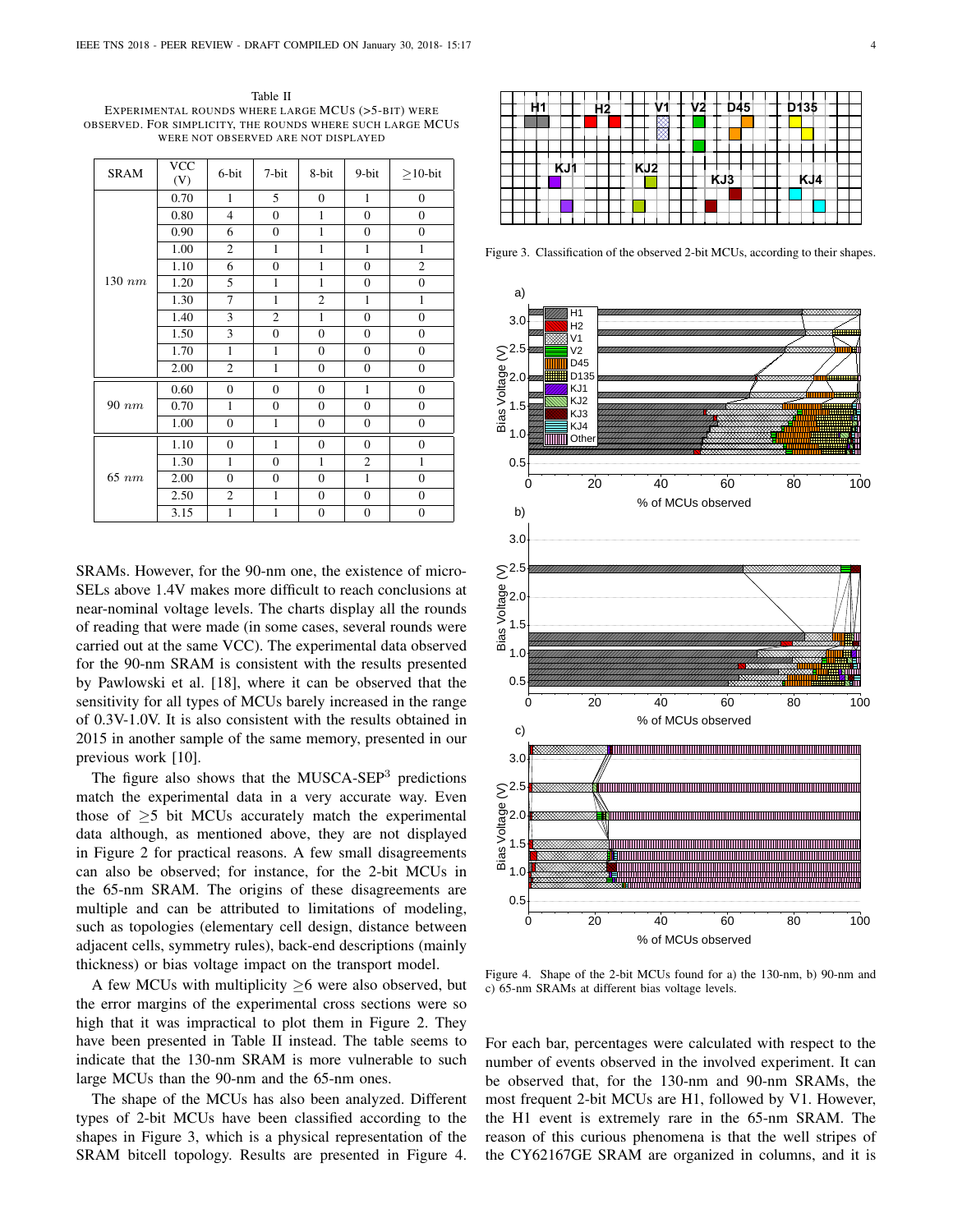<span id="page-4-1"></span>Table III NUMBER OF READING ROUNDS WHERE  $\mu$ -SELS OCCURRED / TOTAL NUMBER OF READING ROUNDS CARRIED OUT IN THE SPECIFIED VOLTAGE RANGE

|               | $130\ nm$ | $90\ nm$ | $65\ nm$ |
|---------------|-----------|----------|----------|
| 3.15V         | 1/2       | 3/3      | 0/1      |
| $2.8V - 1.8V$ | 0/3       | 1/2      | 0/2      |
| $1.7V - 1.4V$ | 0/3       | 4/4      | 0/1      |
| $1.3V - 0.5V$ |           | 0/8      | 0/6      |

very difficult to cross them because the well doping is very high. Hence, it is much more likely to observe MCUs going North to South along the well stripes. The well doping of the previous generations was weaker than that of the 65-nm one.

For the 130-nm SRAM (Figure [4a](#page-3-2)), vertical, diagonal and even knight-jump MCUs are observed more frequently at nearthreshold voltage levels. This trend seems to be repeated for the 90-nm SRAM as well. In the latter case, a possible outlier may be the round performed at 2.5V, but its fluence was 2.5 times lower than that of the other rounds, in average. The reason has been pointed out above: the high susceptibility to micro-SELs in this memory at voltages above 1.4V, which made very difficult to obtain "clean" results in those cases. Besides, as a consequence of this, it was impossible to perform a round of reading free of micro-SELs at nominal voltage with this SRAM (hence the absence of that result in Figure [4b](#page-3-2)).

Finally, it is also remarkable the fact that the 65-nm SRAM behaves completely differently. Not only are horizontal MCUs very rare (indicated above), but also most of them are classified as "others". These are 2-bit events whose affected bitcells are separated by a Manhattan distance greater than 3. This may be due to the high doping existing between adjacent cells, which makes very unlikely for KJ-type events and D-type events to appear. In this case, the shape of the 2-bit MCUs does not seem to be highly determined by the SRAM bias voltage.

#### *B. Large-Scale Events and Multiple Bit Upsets*

As previously hinted in Figure [1,](#page-1-1) large-scale events, attributed to micro-SELs, were detected for the 90-nm and 130 nm SRAMs, but not for the 65-nm one.

Table [III](#page-4-1) summarizes the number of reading rounds where such events were found. For the sake of clarity, they are highlighted in bold font in the table. As previously discussed (Figure [1\)](#page-1-1), a micro-SEL that affected several thousands of addresses was observed in the 130-nm SRAM at nominal voltage, but this phenomena did not show up at lower bias voltages. However, the 90-nm SRAM turned out to be extremely sensitive to such large-scale events, but only at bias voltages above 1.3 V. This issue was not observed for the 65-nm one.

Single Event Functional Interrupts (SEFIs) and Multiple Bit Upsets (MBUs) were also found (Figure [5\)](#page-4-2). For the 130-nm SRAM, below 1.8 V, strange clusters of 4-bit MBUs started to appear. They were attributed to SEFIs occurred in the readout system of the SRAM for three reasons: First, many common addresses were affected in all the involved rounds of reading. Second, they appeared only at bias voltages lower than 1.9 V, which is actually the threshold voltage from which the



<span id="page-4-2"></span>Figure 5. Number of addresses affected by MBUs and SEFIs.

readout system of the SRAM stops working (although it still retains information). And last but not least, that SRAM did not exhibit the behavior of micro-SELs, which was described in the previous section. Such SEFIs related to the readout system did not appear for the 90-nm and 65-nm ones.

Finally, a few isolated 2-bit MBUs were also observed, for the three SRAMs. However, they appeared in experiments where more than 1500 events were observed, hence they could actually be two separated SBUs occurred in the same address. Probabilistic models developed by the authors, not included in this paper for simplicity, predict a number of occurrences of these MBUs that is on the order of the number of MBUs that were observed in the experiments. For instance, in the experiment with the 65-nm SRAM at 2.5V, a 2-bit MBU was observed among 1711 bitflips. In this case, the probabilistic model predicted that 0.64 MBUs attributed to the occurrence of two SBUs in the same word should have been observed.

### <span id="page-4-0"></span>*C. Efficiency of the ECC Mechanism of the CY62167GE30-4*

The efficiency of the ECC logic implemented in the 65 nm SRAM has also been evaluated. For that purpose, another scan for different bias voltages on the same CY62167GE30- 4 sample was carried out, but this time keeping the ECC active. In this case, when a read operation is performed on a position with data affected by a SBU, the "ECC" pin of the memory is automatically activated and the error is fixed by the hardware of the chip. However, it may happen that some errors escape the ECC mechanism, such as MBUs or errors occurred in the memory elements of the ECC logic. These errors are all through accumulation effects. The number of accumulated errors must be lower than 1000 for the ECC to be clean [\[16\]](#page-7-4). In these cases, the ECC signal is also activated, but the error is not corrected.

Table [IV](#page-5-0) shows these results performed at various bias voltages. All the rounds were performed with pattern  $0\times 55$ , except the last one, performed with  $0\times 00$ . In all the cases, the ECC mechanism proved to be extremely effective since, at least, 99.4% of the errors were corrected. In addition, no micro-SELs were observed in this sample, in spite that it was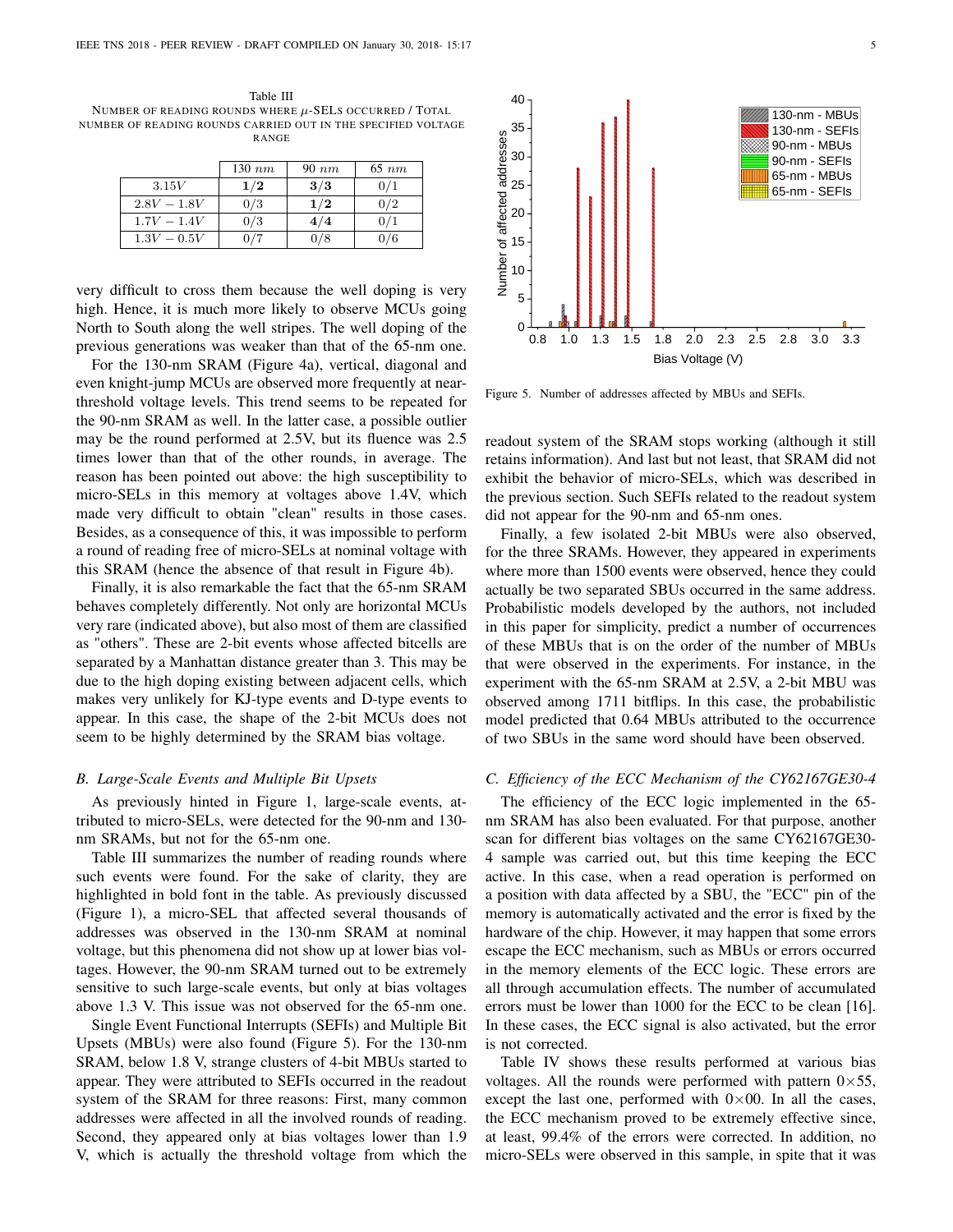<span id="page-5-0"></span>Table IV ROUNDS OF IRRADIATION PERFORMED ON THE CY62167GE30-4 SRAM  $(65-nm)$ , WHILE KEEPING THE ECC MECHANISM ACTIVATED

| <b>VCC</b>        | Fluence              | Correctable | Uncorrectable  | $%$ ECC    |
|-------------------|----------------------|-------------|----------------|------------|
| (V)               | $(n \cdot cm^2)$     | errors      | errors         | correction |
| 0.80              | $2.73 \times 10^{9}$ | 3479        | 20             | 99.43\%    |
| 0.90              | $2.66 \times 10^{9}$ | 2799        | 8              | 99.71%     |
| 1.00              | $2.73 \times 10^{9}$ | 2539        | 9              | 99.65%     |
| 1.10              | $2.79 \times 10^{9}$ | 2373        | 6              | 99.74%     |
| 1.30              | $2.66 \times 10^{9}$ | 2012        | 1              | 99.95%     |
| 1.50              | $2.73 \times 10^{9}$ | 2015        | $\overline{2}$ | 99.90%     |
| 2.00              | $2.79 \times 10^{9}$ | 2044        | 3              | 99.85%     |
| 2.50              | $2.79 \times 10^{9}$ | 2038        | 7              | 99.65%     |
| 3.15              | $2.73 \times 10^{9}$ | 1970        | 5              | 99.74%     |
| 3.15 <sup>a</sup> | $2.73 \times 10^{9}$ | 2062        | $\overline{2}$ | 99.90%     |

<span id="page-5-1"></span> $a$ Performed with pattern  $0 \times 00$ 

the most exposed one against radiation in the whole campaign performed in May'2017 (6.63 $\cdot 10^{10}$   $n \cdot cm^{-2}$ ), in comparison to the 130-nm  $(3.26 \cdot 10^{10} \text{ n} \cdot \text{cm}^{-2})$  and 90-nm  $(2.83 \cdot 10^{10} \text{ m})$  $n \cdot cm^{-2}$ ) ones. This is a clear evidence that this memory can work reliably in a harsh environment where radiation is a major concern.

## *D. SER Predictions by the MUSCA-SEP*<sup>3</sup> *Tool*

This subsection discusses the impact of ultra-low bias voltage for the three studied technological nodes for an avionic environment, addressing particularly MCU rates and contributions induced by neutrons, protons and muons. Indeed, the sensitivity against SEEs of nanoscale devices is expected to increase with the integration scale, and recent studies have demonstrated the occurrence of SEEs due to protons and muons [\[19\]](#page-7-8), [\[20\]](#page-7-9), [\[21\]](#page-7-10). Thus, this section presents Soft Error Rate (SER) calculations based on MUSCA SEP<sup>3</sup> [\[13\]](#page-7-5), which have been obtained by using the SEU models that have been validated above (Subsection [IV-A\)](#page-2-2) and atmospheric radiation fields composed by neutron, proton and muon spectra calculated by using ATMORAD [\[22\]](#page-7-11). This tool is based on simulations of extensive air showers, primary spectra model (force-field approximation [\[23\]](#page-7-12)) and neutron spectrometer network [\[24\]](#page-7-13). **and the second of the second of the second of the second of the second of the second of the second of the second of the second of the second of the second of the second of the second of the second of the second of the se** 

Figure [6](#page-5-2) presents the calculated MCU rate obtained by considering each technological node and bias voltages ranging from 0.5 to 3.3 V. The bias voltage and the integration decreases induce an increase in the MCU impact. It is also interesting to investigate the neutron, proton and muon contribution to the SER as a function of the integration node and the bias voltage. Thus, Figure [7](#page-6-10) demonstrates that the main contribution for the three technological nodes is due to neutrons, but the technological integration and increasingly low bias voltages induce a significant contribution of protons and muons.

Previous results [\[20\]](#page-7-9) have demonstrated that muon and  $\alpha$ -SER impacts are negligible for avionic altitudes, and for integration levels down to 14nm considering bulk, FDSOI



<span id="page-5-2"></span>Figure 6. Estimated MCU rate versus technological node and bias voltage, considering the avionic altitude (i.e. 12 km).

Table V MAIN TECHNOLOGICAL PARAMETERS

<span id="page-5-3"></span>

| Node       | $S_{cell}$ ( $\mu m^2$ ) | $Q_{crit}$ (fC) | $VCC$ $(V)$ |
|------------|--------------------------|-----------------|-------------|
| $65\ nm$   | 0.55                     | 0.60            | 0.90        |
| $45\ nm$   | 0.40                     | 0.40            | 0.85        |
| $32 \; nm$ | 0.25                     | 0.30            | 0.80        |
| $28\ nm$   | 0.20                     | 0.20            | 0.70        |
| $22 \ nm$  | 0.15                     | 0.12            | 0.70        |
| $14 \; nm$ | 0.10                     | 0.08            | 0.50        |

were considered. Thus, based on the technological parameters detailed in [\[20\]](#page-7-9), the impact of the technology scaling on the SER contributions due to these different particles was also investigated by using MUSCA-SEP<sup>3</sup> at various bias voltages. Taking into account the integration level, interactions of primary and/or secondary particles in active silicon layers consider 3D morphology descriptions of deposited charges [\[21\]](#page-7-10), [\[25\]](#page-7-14). SEU occurrence models are based on radiation ground tests for 130, 90 and 65 nm, while extended models were considered for lower integration technologies. As previously, atmospheric radiation fields were calculated by using ATMORAD. Table [V](#page-5-3) describes the main technological model parameters that were used [\[26\]](#page-7-15), [\[27\]](#page-7-16); i.e., the elementary cell surface  $(S_{cell})$ , the critical charge to provoke a SEU  $(Q_{crit})$ and the nominal power supply  $(VCC)$ .

Finally, Figure [8](#page-6-11) presents neutrons, protons and muons contribution to SER versus technological node considering nominal bias voltage and avionic altitudes. Depending on the integration level, neutron and/or the proton environments induce the main contribution to the total SER, whereas that of muons is negligible. However, proton direct ionization is classically not considered as a source of SEEs for avionic applications. Complementary analyses show that the proton environmental impact is already not negligible for the 65-nm technology and indeed, it becomes the main contribution from the 28/22-nm nodes and beyond. Previous results presented by Barak et al. [\[28\]](#page-7-17) and based on an analytical microdosimetry model, show that for low-SEU sensitivity devices, the combined contribution of secondary protons and deuterons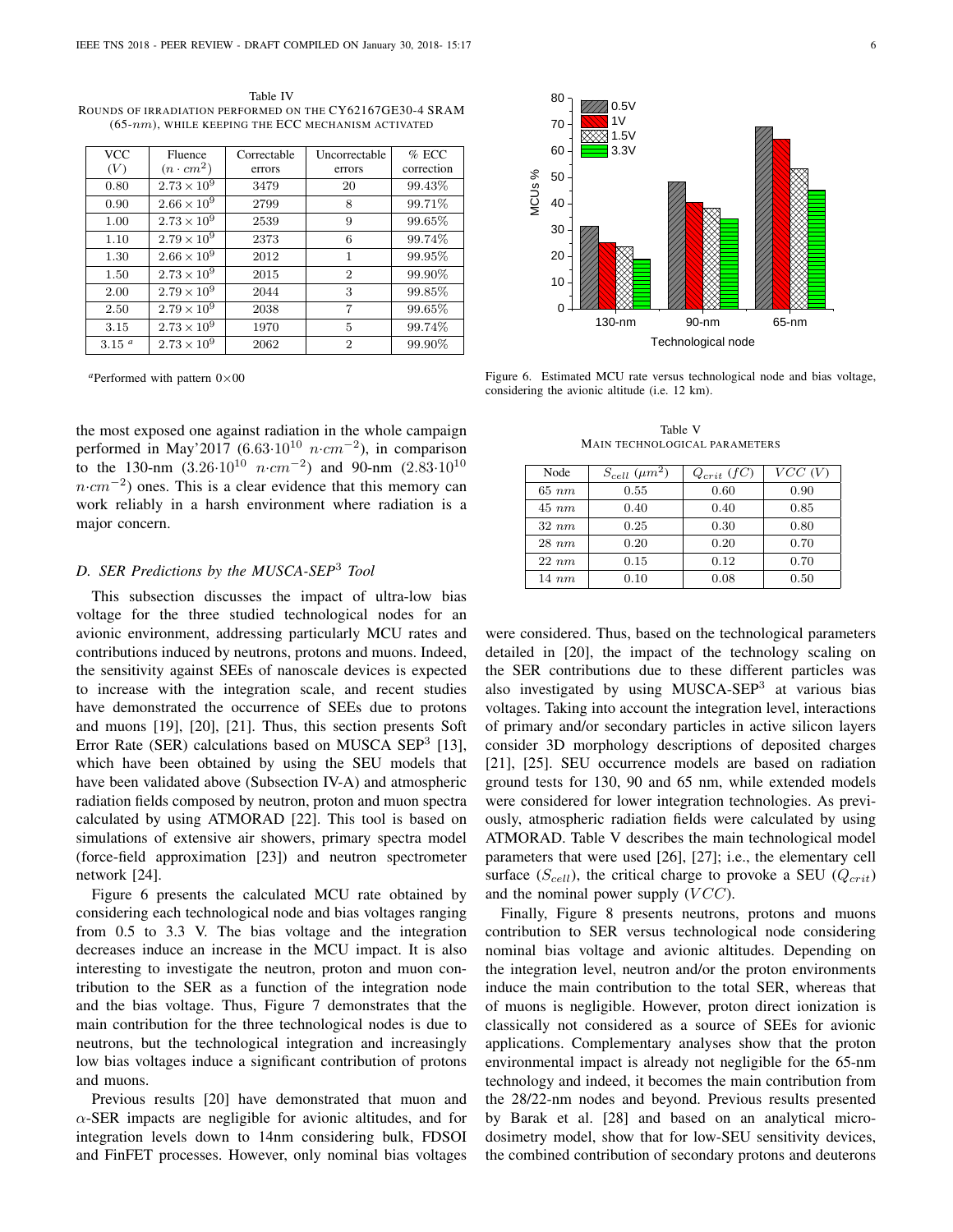

<span id="page-6-10"></span>Figure 7. Estimated neutron, proton and muon contribution to SER versus technological node and bias voltage, considering the avionic altitude (i.e. 12 km).

is the dominant one. Moreover, that of muons and pions is negligible even at sea level. Results are consistent with [\[28\]](#page-7-17).

Previous works [\[29\]](#page-7-18) have emphasized that the technological integration for over 90-nm induces a SER saturation (or even a slight reduction) coupled with an increase of the multiple event rates. However, accounting for the direct proton ionization contribution leads to an expected strong increase in the SER at 28-nm and beyond.

By considering only the neutron contribution, the SER decreases with the downscaling despite the increase of multiple effects. This trend is reversed by proton contributions.

## <span id="page-6-9"></span><span id="page-6-8"></span><span id="page-6-7"></span><span id="page-6-6"></span><span id="page-6-5"></span>V. CONCLUSIONS

This paper has presented a sensitivity characterization of three successive COTS SRAMs (130-nm, 90-nm and 65-nm), manufactured by Cypress Semiconductor, against 14.2 MeV neutrons at ultra low bias voltage. A clear evidence of the sensitivity increase of these devices at very low bias voltages has been observed for single and multiple events with various multiplicities, which have been extracted with proprietary information from the manufacturer. These experimental data have been validated with predictions issued from the MUSCA-



<span id="page-6-11"></span>Figure 8. Neutron, proton and muon contribution to SER versus technological node considering nominal bias voltage and avionic altitudes (i.e. 12 km).

<span id="page-6-0"></span>Large-scale SEFIs, micro-SELs as well as some isolated MBUs were also reported. SER estimations, also issued from MUSCA-SEP<sup>3</sup> and ATMORAD, have also been provided and discussed.

#### <span id="page-6-4"></span><span id="page-6-3"></span><span id="page-6-2"></span><span id="page-6-1"></span>**REFERENCES**

- 1 30-nm 90-nm 65-nm [1] S. Kiamehr, M. Ebrahimi, M. S. Golanbari, and M. B. Tahoori, "Temperature-aware dynamic voltage scaling to improve energy efficiency of near-threshold computing," *IEEE Transactions on Very Large Scale Integration (VLSI) Systems*, vol. 25, pp. 2017–2026, July 2017.
	- [2] A. P. Chandrakasan and R. W. Brodersen, "Minimizing power consumption in digital CMOS circuits," *Proceedings of the IEEE*, vol. 83, pp. 498–523, Apr. 1995.
	- [3] H. Qiu, K. Takeuchi, T. Mizutani, Y. Yamamoto, H. Makiyama, T. Yamashita, H. Oda, S. Kamohara, N. Sugii, T. Saraya, M. Kobayashi, and T. Hiramoto, "Statistical Write Stability Characterization in SRAM Cells at Low Supply Voltage," *IEEE Transactions on Electron Devices*, vol. 63, pp. 4302–4308, Nov. 2016.
	- [4] T. Hiramoto, "Ultra-low-voltage Operation: Device Perspective," in *Proceedings of the 17th IEEE/ACM International Symposium on Lowpower Electronics and Design*, ISLPED '11, (Piscataway, NJ, USA), pp. 59–60, IEEE Press, 2011.
	- [5] H. Fuketa, M. Hashimoto, Y. Mitsuyama, and T. Onoye, "Neutron-Induced Soft Errors and Multiple Cell Upsets in 65-nm 10T Subthreshold SRAM," *IEEE Transactions on Nuclear Science*, vol. 58, pp. 2097– 2102, Aug. 2011.
	- [6] H. Liu, M. Cotter, S. Datta, and V. Narayanan, "Soft-Error Performance Evaluation on Emerging Low Power Devices," *IEEE Trans. Device Mater. Rel.*, vol. 14, pp. 732–741, June 2014.
	- [7] A. Hasanbegovic and S. Aunet, "Heavy Ion Characterization of Temporal-, Dual- and Triple Redundant Flip-Flops Across a Wide Supply Voltage Range in a 65 nm Bulk CMOS Process," *IEEE Transactions on Nuclear Science*, vol. 63, pp. 2962–2970, Dec. 2016.
	- [8] O. Wu, Y. Li, L. Chen, A. He, G. Guo, S. H. Baeg, H. Wang, R. Liu, L. Li, S. J. Wen, R. Wong, S. Allman, and R. Fung, "Supply Voltage Dependence of Heavy Ion Induced SEEs on 65 nm CMOS Bulk SRAMs," *IEEE Transactions on Nuclear Science*, vol. 62, pp. 1898– 1904, Aug. 2015.
	- [9] J. A. Clemente, F. J. Franco, F. Villa, M. Baylac, P. Ramos, V. Vargas, H. Mecha, J. A. Agapito, and R. Velazco, "Single Events in a COTS Soft-Error Free SRAM at Low Bias Voltage Induced by 15-MeV Neutrons," *IEEE Transactions on Nuclear Science*, vol. 63, pp. 2072– 2079, Aug. 2016.
	- [10] J. A. Clemente, G. Hubert, F. J. Franco, F. Villa, M. Baylac, H. Mecha, H. Puchner, and R. Velazco, "Sensitivity Characterization of a COTS 90-nm SRAM at Ultralow Bias Voltage," *IEEE Transactions on Nuclear Science*, vol. 64, pp. 2188–2195, Aug. 2017.